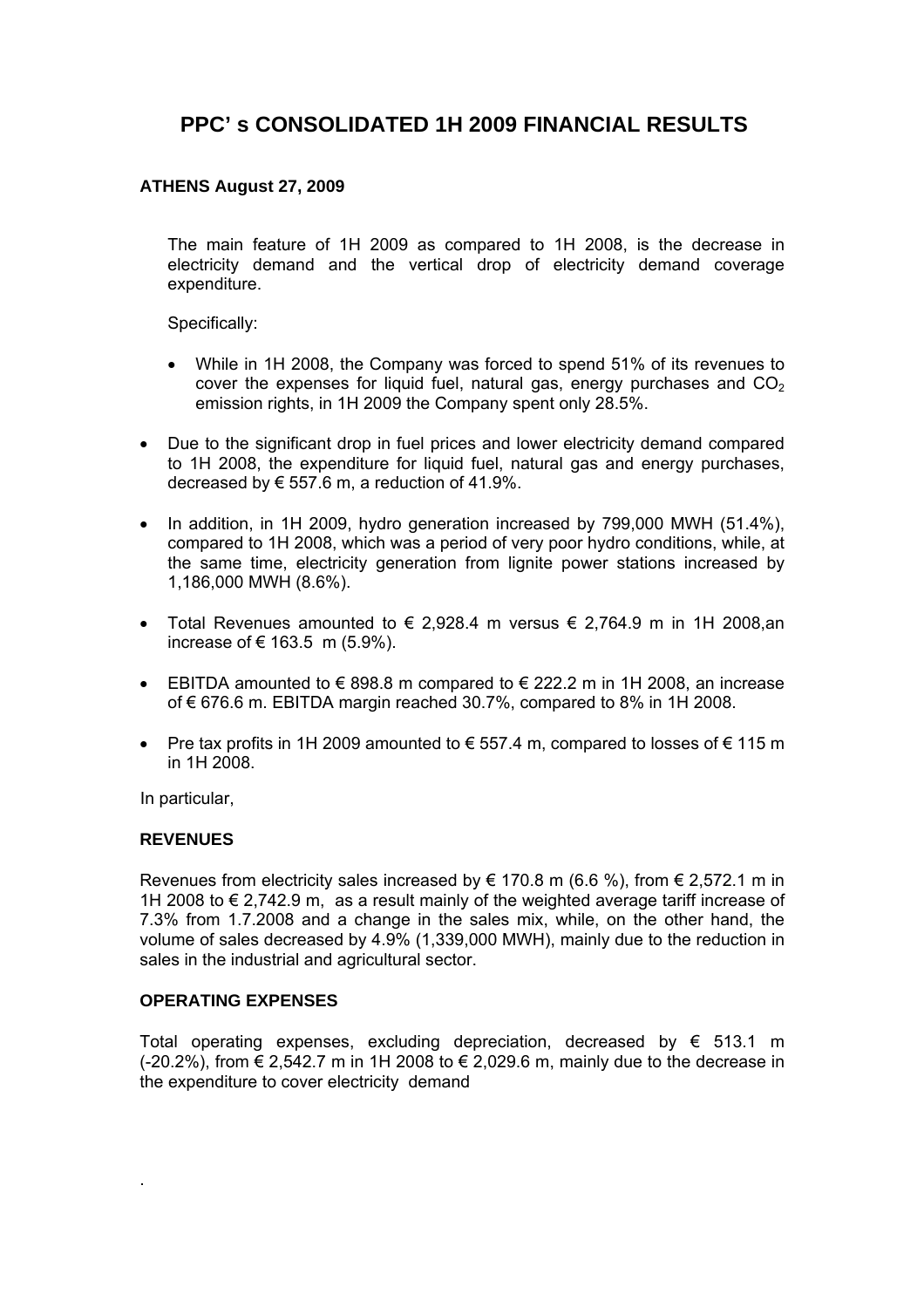- The decrease in power generation from natural gas by 2,384,000 MWH (- 41.1%) together with the decrease in natural gas prices by 2.6% resulted in the decrease in the relevant expenditure by  $\in$  169.6 m (-42.7%), from  $\in$  397.4 m in 1H 2008 to € 227.8 m in 1H 2009.
- Expenditure for energy purchases decreased by  $\in$  188.4 m (-40.8 %), from € 461.4 m in 1H 2008 to € 273 m, due to the purchase of lower quantities of electric energy from the System and the Network by 577,000 MWH (- 15.7%), the decrease of the System Marginal Price by 42.2%, the decrease in PPC import prices by 18.8%, while, PPC imports also decreased by 351,000 MWH (-20.7%).
- The reduced oil-fired generation by 223.000 MWH, coupled to the impact from the decrease in the weighted average price of heavy fuel oil and diesel oil by 33% and the partial substitution of diesel generation by heavy fuel oil, resulted in an decrease of the respective expenditure by  $\epsilon$  199.6 m(-42.4%). from  $\in$  471.3 m in 1H 2008 to  $\in$  271.7 m.
- The decrease in CO2 emissions, together with the decrease in CO2 emission rights prices had as a consequence that 1H 2009 financial results were impacted by a provision of  $\epsilon$  39 m to cover for the estimated deficit of CO2 emission rights during the respective period, while the corresponding magnitude in 1H 2008 was € 56.9 m.
- The decrease in the price of CO2 emission rights, resulted in a valuation at 30/06/09 prices of the liability to cover the CO2 deficit of the previous year, having a positive impact on the financial results of 1H 2009 of €19.2 m. Based on 21/8/2009 prices this positive impact would have been reduced by  $\epsilon$  4.6m to € 14.6m.
- Payroll expenses increased by  $\in$  42.9 m (6.3%), from  $\in$  678.3 m in 1H 2008, to € 721.2 m. This increase is attributed to the reduced 1H 2008 payroll cost by € 18.3 m due to the March strike, the carry over from the 2008 collective bargaining agreement payroll increases (3.5% from 1.2.08 and 3.5% from 1.9.08) and the corresponding 3% increase as of 01/02/09. On the other hand, payrolls reduction by 799 full time employees between June 30, 2008 and June 30, 2009 mitigated the payroll expenses. Total payroll, including capitalized payroll, increased by 7.9% compared to 1H 08.
- Provisions for bad debt, litigation and slow moving materials increased by € 12.8 m from € 20 m to € 32.8 m.
- Depreciation expense in 1H 2009 amounted to  $\epsilon$  261.5 m compared to € 254.2 m in 1H 2008, an increase of € 7.3 m (2.9%).
- Capital expenditure amounted to  $\epsilon$  489.8 m compared to  $\epsilon$  442.4 m in 1H 2008, an increase of € 47.4 m (10.7%).
- Net debt amounted to  $\in$  4.247.6 m, compared to  $\in$  4.001.4 m in 1H 2008, an increase of € 246.2 m, but was lower by € 296.7 m. compared to 31/12/2008.
- Full time payrolls were reduced to 23,208 compared to 24,007 at the end of 1H 2008.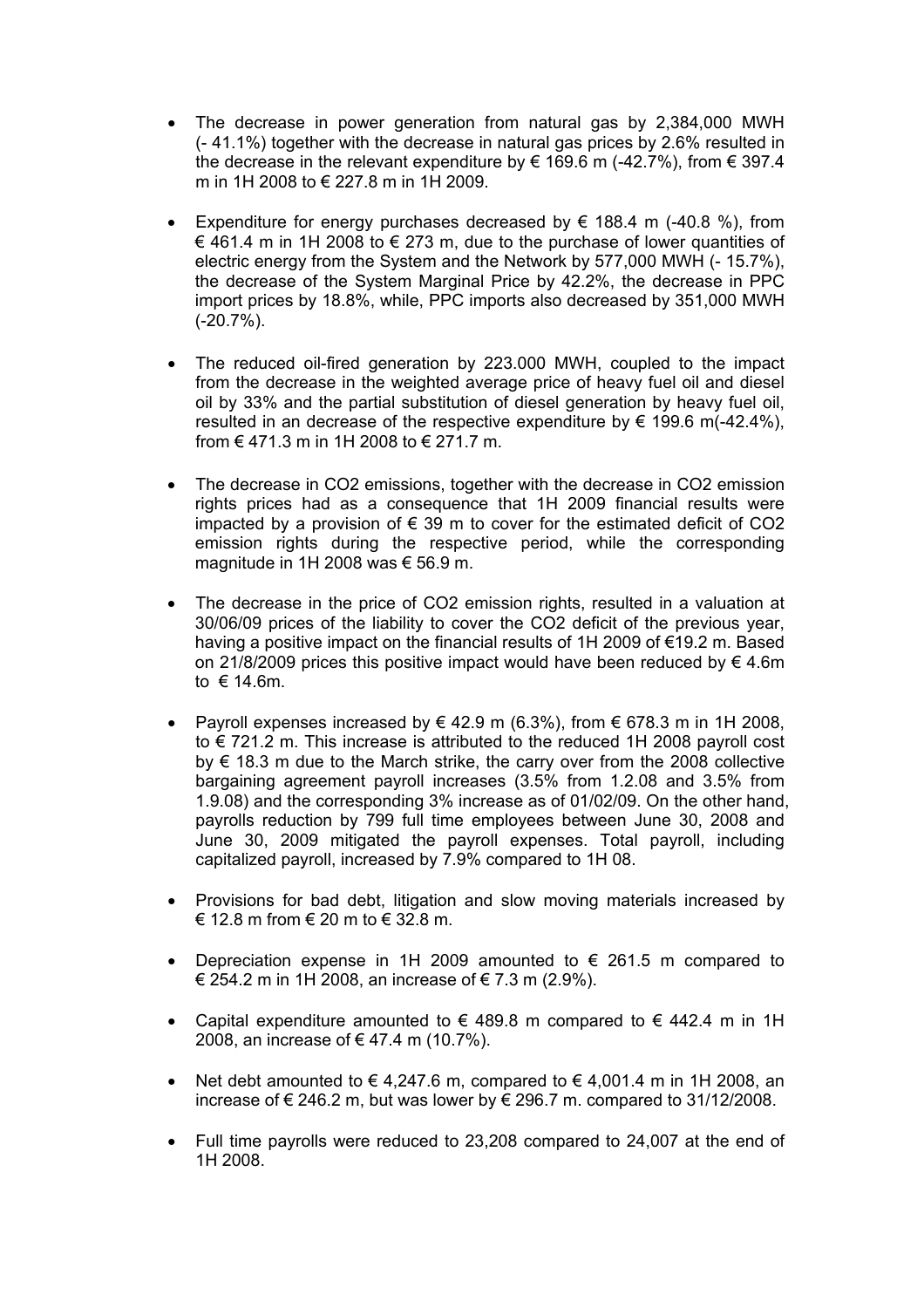#### **FINANCIAL EXPENSES**

Despite the increase in gross debt by  $\epsilon$  368.5 m (9%) between 30/6/2008 and 30/6/2009, total financial expenses increased by € 1.2 m, from € 79.3 m in 1H 2008, to € 80.5 m in 1H 2009, (1.5%) .

#### **PARTICIPATION IN ASSOCIATED COMPANIES**

The share of profit in associated companies of  $\epsilon$  0.6 m in 1H 2009, refers to PPC RENEWABLES' participation in associated companies (€ 0.9 m profit) and to SENCAP SA. – PPC's joint venture with Contour Global ( $\epsilon$  0.3 m loss).

In 1H 2008 the share of loss in associated companies includes also the impact of  $\epsilon$ 3.7 m loss of PPC's participation in LARCO in which PPC holds a 28.6% stake. In 1H 2009 there is no corresponding magnitude since in 31.12.2008 PPC's participation in LARCO was fully impaired.

The financial information contained in this statement has been prepared according to International Accounting Standards.

|                                                                     | 1H 2009<br>Audited | 1H 2008<br>Audited | Δ%            | 1H 2009<br>Audited | 1H 2008<br>Audited | 1H 2009<br>Audited |  |
|---------------------------------------------------------------------|--------------------|--------------------|---------------|--------------------|--------------------|--------------------|--|
|                                                                     |                    | <b>GROUP</b>       |               | PARENT COMPANY     |                    |                    |  |
| <b>Total Revenues</b>                                               | 2,928.4            | 2,764.9            | 5.9%          | 2,924.1            | 2,764.9            | 5.8%               |  |
| <b>EBITDA</b>                                                       | 898.8              | 222.2              | 304.5<br>$\%$ | 895.0              | 220.2              | 306.4%             |  |
| <b>EBITDA Margin</b>                                                | 30.7%              | 8.0%               |               | 30.6%              | 8.0%               |                    |  |
| Profit/(Loss) before<br><b>Taxes</b><br>&<br>Fin.Expenses<br>(EBIT) | 637.3              | (32.0)             |               | 635.8              | (32.0)             |                    |  |
| <b>EBIT Margin</b>                                                  | 21.8%              | $-1.2%$            |               | 21.7%              | $-1.2%$            |                    |  |
| Net Income/(Loss)                                                   | 412.1              | (111.8)            |               | 411.7              | (33.8)             |                    |  |
| EPS/(Loss)<br>(In<br>euro)                                          | 1.78               | (0.48)             |               | 1.77               | (0.15)             |                    |  |
| No of Shares (m.)                                                   | 232                | 232                |               | 232                | 232                |                    |  |
| <b>Net Debt</b>                                                     | 4,247.6            | 4,001.4            | 6.2%          | 4,249.7            | 4,003.5            | 6.1%               |  |

#### **Summary Financials (€ mil)**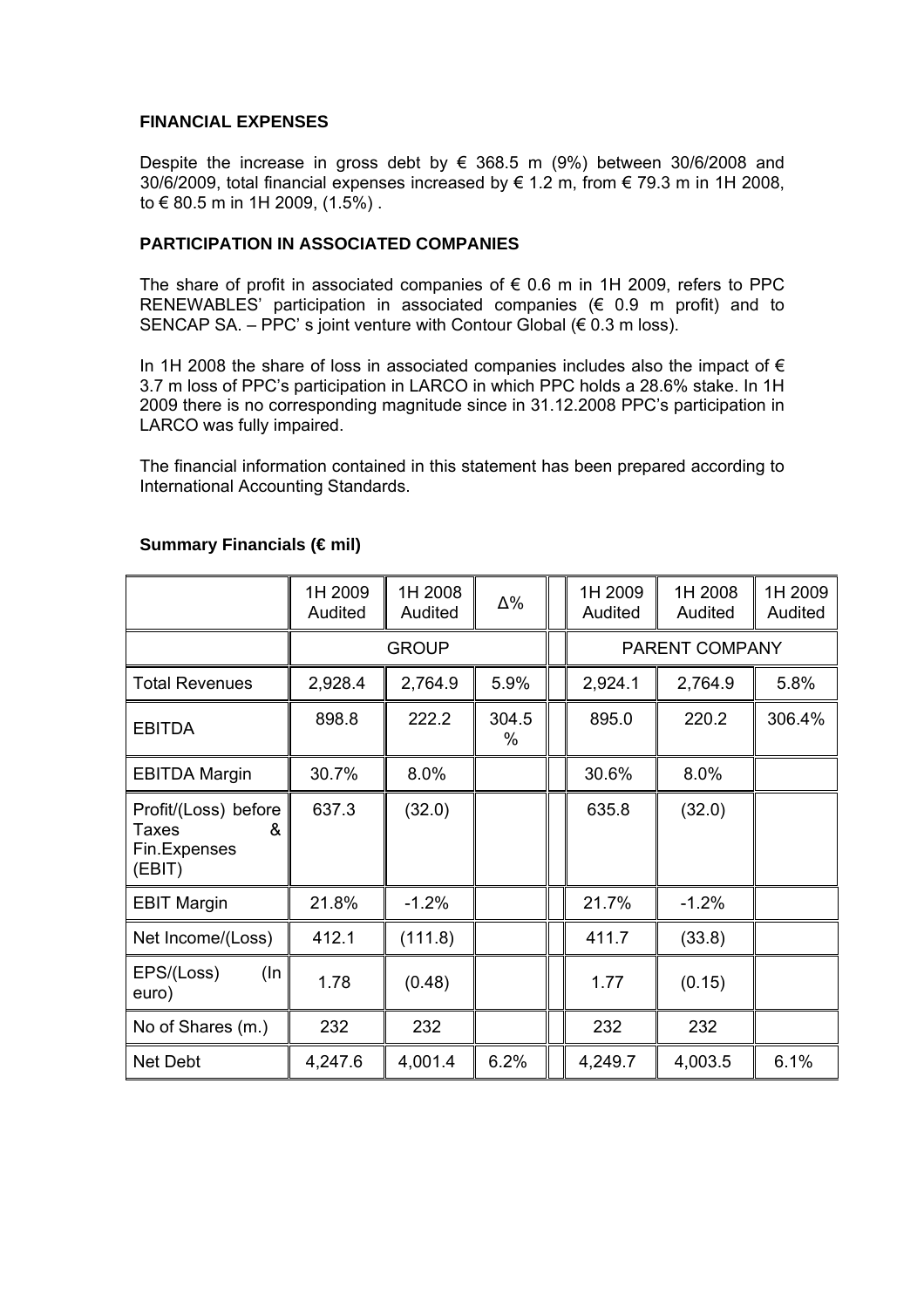# **Summary Profit & Loss (€ mil)**

|                                                           | 1H 2009<br>Audited | 1H 2008<br>Audited | $\Delta\%$ |  | 1H 2009<br>Audited | 1H 2008<br>Audited | $\Delta\%$ |  |  |
|-----------------------------------------------------------|--------------------|--------------------|------------|--|--------------------|--------------------|------------|--|--|
|                                                           | <b>GROUP</b>       |                    |            |  | <b>COMPANY</b>     |                    |            |  |  |
| Total<br>Revenues                                         | 2,928.4            | $2,764.9^{(1)}$    | 5.9%       |  | 2,924.1            | $2,764.9^{(1)}$    | 5.8%       |  |  |
| $\blacksquare$<br>Revenues<br>from energy<br>sales        | 2,742.9            | $2,572.1^{(1)}$    | 6.6%       |  | 2,738.6            | $2,572.1^{(1)}$    | 6.5%       |  |  |
| <b>Customers</b><br>Refund                                |                    | (4.3)              |            |  |                    | (4.3)              |            |  |  |
| - Revenues<br>from TSO                                    | 155.9              | 167.8              | $-7.1%$    |  | 155.9              | 167.8              | $-7.1%$    |  |  |
| Other<br>$\blacksquare$<br>revenues                       | 29.6               | 29.3               | 1.0%       |  | 29.6               | 29.3               | 1.0%       |  |  |
| Total<br>Operating<br>Expenses<br>(excl.deprec<br>iation) | 2,029.6            | 2,542.7            | $-20.2%$   |  | 2,029.1            | 2,544.7            | $-20.3%$   |  |  |
| Payroll<br><b>Expenses</b><br>(excluding<br>lignite)      | 543.1              | 520.5              | 4.3%       |  | 540.3              | 518.5              | 4.2%       |  |  |
| Lignite                                                   | 337.5<br>309.7     |                    | 9.0%       |  |                    | 309.7              | 9.0%       |  |  |
| -PPC<br>Lignite                                           | 312.8              | 285.1              | 9.7%       |  | 312.8              | 285.1              | 9.7%       |  |  |
| -Third<br>parties<br>fossil fuel                          | 24.7               | 24.6               | 0.4%       |  | 24.7               | 24.6               | 0.4%       |  |  |
| Total<br>Fuel<br><b>Expenses</b>                          | 499.5              | 868.7              | $-42.5%$   |  | 499.5              | 868.7              | $-42.5%$   |  |  |
| - Liquid<br>fuel                                          | 271.7              | 471.3              | $-42.4%$   |  | 271.7              | 471.3              | $-42.4%$   |  |  |
| Natural<br>Gas                                            | 227.8              | 397.4              | $-42.7%$   |  | 227.8              | 397.4              | $-42.7%$   |  |  |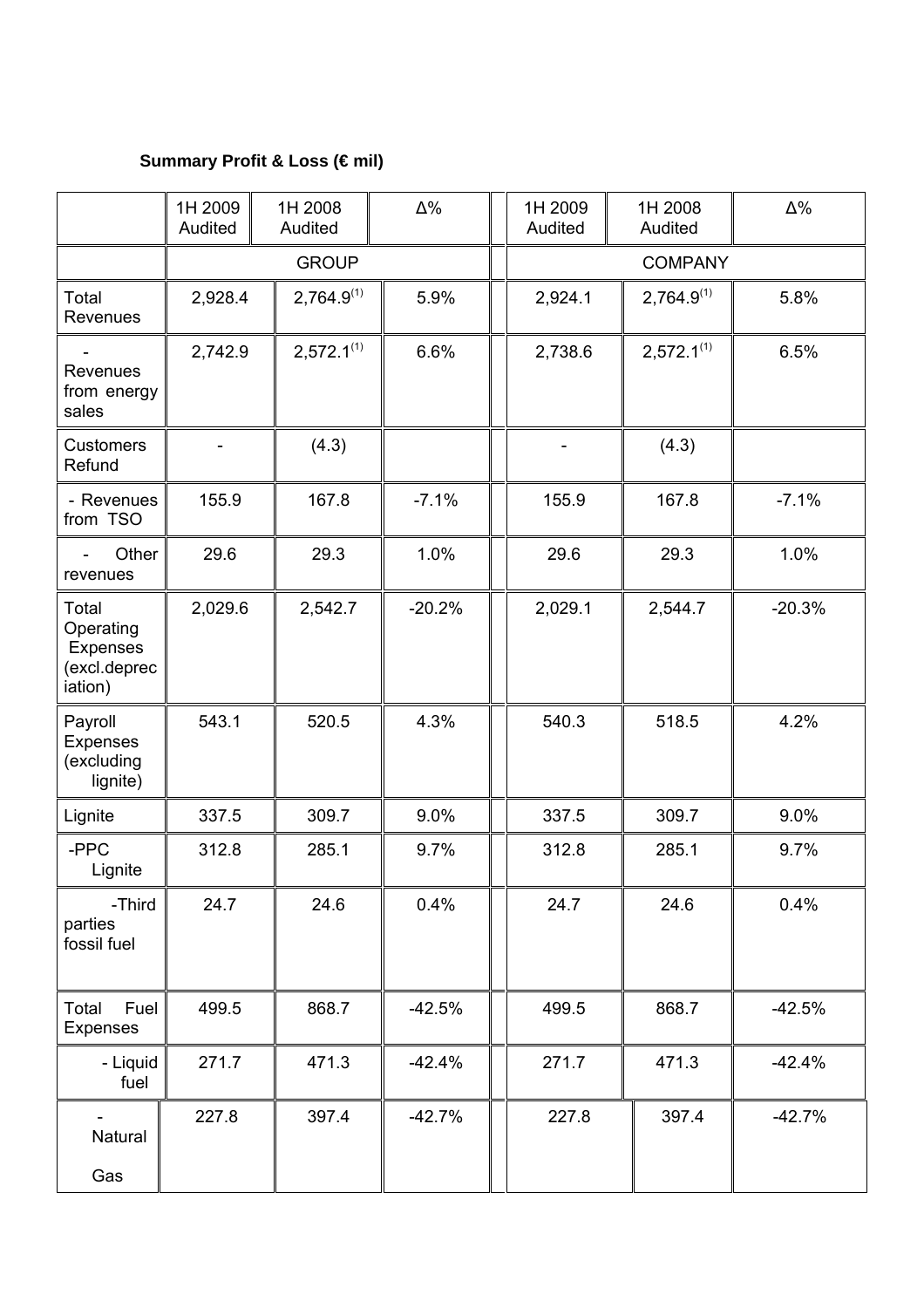| Provision<br>for $CO2$<br>emissio<br>n rights                                       | 39.0   | 56.9  | $-31.5%$ | 39.0   | 56.9  | $-31.5%$ |
|-------------------------------------------------------------------------------------|--------|-------|----------|--------|-------|----------|
| Energy<br>Purcha<br>ses                                                             | 273.0  | 461.4 | $-40.8%$ | 278.1  | 468.1 | $-40.6%$ |
| Purcha<br>ses<br>From<br>the<br>System<br>and<br>the<br>Networ<br>k                 | 157.7  | 301.9 | $-47.8%$ | 157.7  | 301.9 | $-47.8%$ |
| <b>PPC</b><br>Imports                                                               | 83.8   | 130.1 | $-35.6%$ | 83.8   | 130.1 | $-35.6%$ |
| - Other                                                                             | 31.5   | 29.4  | 7.1%     | 36.6   | 36.1  | 1.4%     |
| Transmissi<br>on<br>System<br>Usage                                                 | 157.0  | 167.7 | $-6.4%$  | 157.0  | 167.7 | $-6.4%$  |
| Provisions                                                                          | 32.8   | 20.0  | 64.0%    | 32.8   | 20.0  | 64.0%    |
| (Profit)/loss<br>from<br>valuation<br>2008<br>of<br>CO <sub>2</sub><br>liabilities. | (19.2) |       |          | (19.2) |       |          |
| Taxes and<br><b>Duties</b>                                                          | 14.7   | 10.9  | 34.9%    | 14.3   | 10.5  | 36.2%    |
| Other<br>operating<br>expenses.<br>(excluding<br>lignite)                           | 152.2  | 126.9 | 19.9%    | 149.8  | 124.6 | 20.2%    |
| <b>EBITDA</b>                                                                       | 898.8  | 222.2 | 304.5%   | 895.0  | 220.2 | 306.4%   |
| <b>EBITDA</b><br>Margin                                                             | 30.7%  | 8.0%  |          | 30.6%  | 8.0%  |          |
| Depreciatio<br>and<br>n<br>amortizatio                                              | 261.5  | 254.2 | 2.9%     | 259.2  | 252.2 | 2.8%     |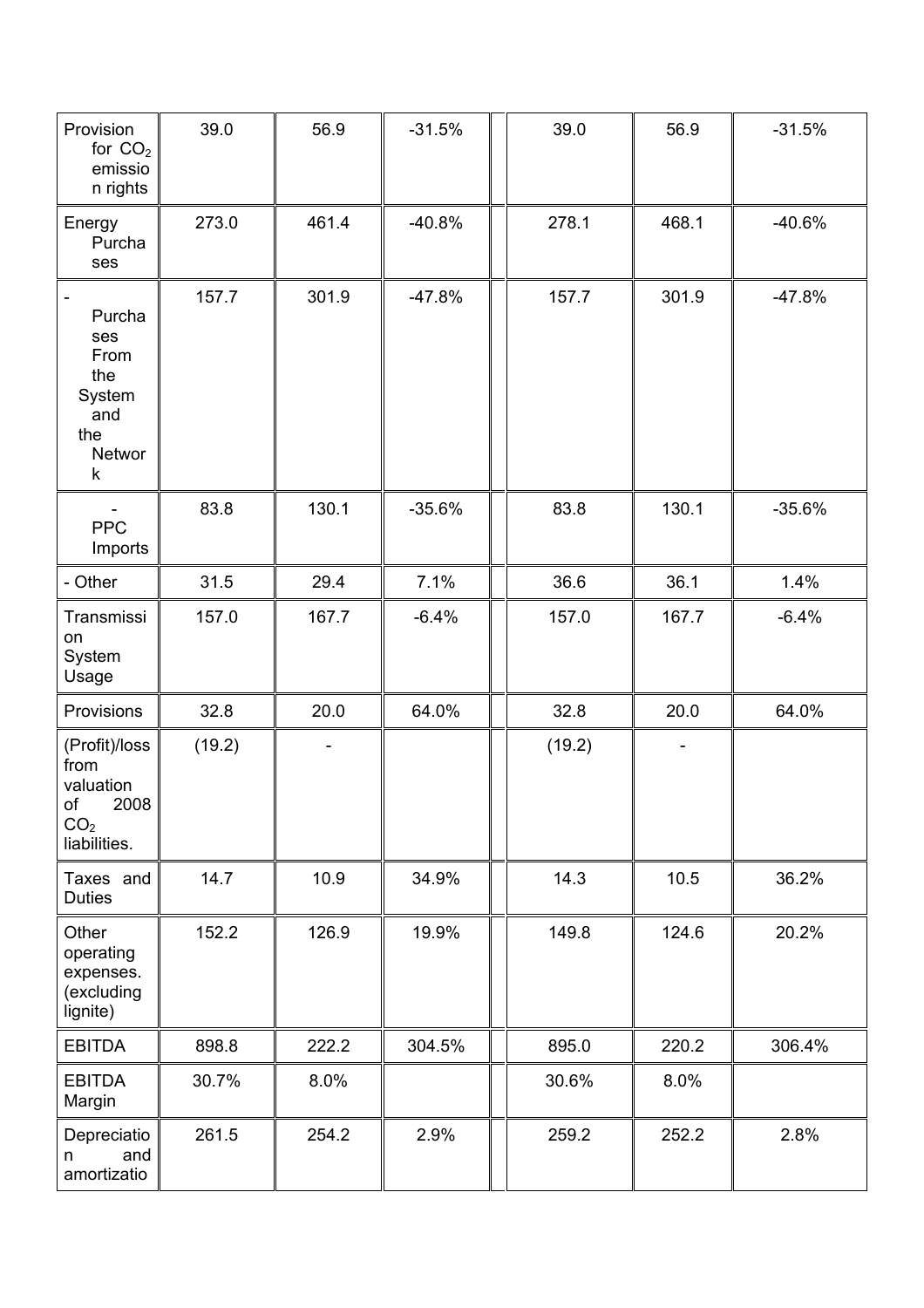| $\sf n$                                                                               |       |         |           |       |             |          |
|---------------------------------------------------------------------------------------|-------|---------|-----------|-------|-------------|----------|
| Profit/(Loss<br>before<br>&<br><b>Taxes</b><br>Fin.Expens<br>es (EBIT)                | 637.3 | (32.0)  |           | 635.8 | (32.0)      |          |
| <b>EBIT</b><br>Margin                                                                 | 21.8% | $-1.2%$ |           | 21.7% | $-1.2%$     |          |
| Total<br><b>Net</b><br>Financial<br>Expenses                                          | 80.5  | 79.3    | 1.5%      | 79.5  | $4.2^{(2)}$ |          |
| - Net<br>Financial<br>Expenses                                                        | 81.2  | 82.6    | $-1.7%$   | 80.2  | $7.5^{(2)}$ |          |
| -Foreign<br>Currenc<br>y<br>Gains /<br>(Losses)                                       | (0.7) | (3.3)   | $-78.8%$  | (0.7) | (3.3)       | $-78.8%$ |
| Share<br>of<br>Profits<br>$\prime$<br>(Loss)<br>in<br>associate<br>d<br>companie<br>S | 0.6   | (3.7)   | $-116.2%$ |       |             |          |
| Pre-tax<br>Profits/<br>(Losses)                                                       | 557.4 | (115.0) |           | 556.3 | (36.2)      |          |
| Net Income/<br>(Loss)                                                                 | 412.1 | (111.8) |           | 411.7 | (33.8)      |          |
| <b>EPS</b><br>(in)<br>Euro)                                                           | 1.78  | (0.48)  |           | 1.77  | (0.15)      |          |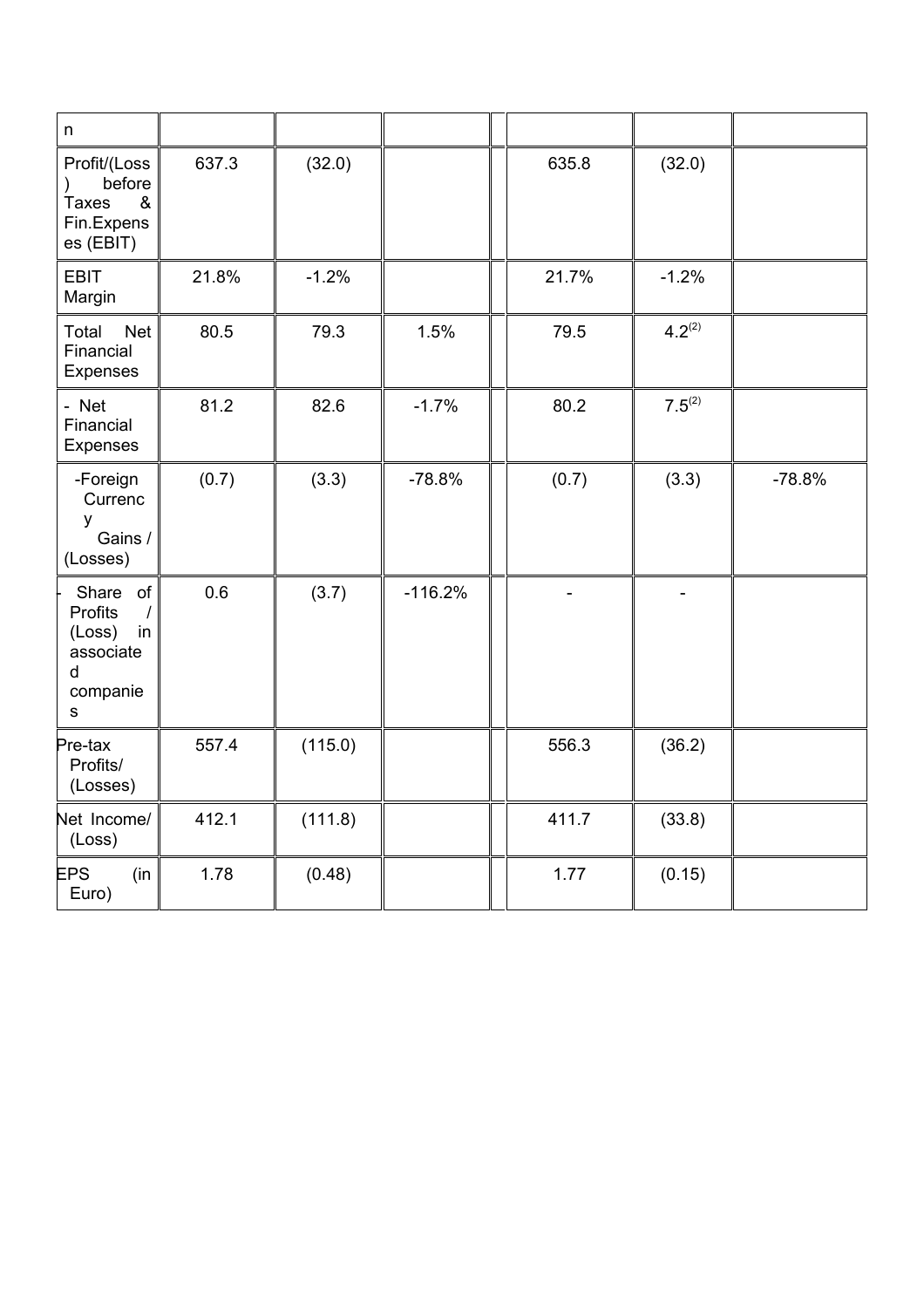|                        | 1H 2009<br>Audited | 1H 2008<br>Audited | $\Delta\%$ |                       | 1H 2009<br>Audited | 1H 2008<br>Audited | $\Delta\%$ |
|------------------------|--------------------|--------------------|------------|-----------------------|--------------------|--------------------|------------|
|                        |                    | <b>GROUP</b>       |            | <b>PARENT COMPANY</b> |                    |                    |            |
| Total<br>Assets        | 14,324.5           | 13,805.8           | 3.8%       |                       | 14,335.1           | 13,815.5           | 3.8%       |
| Net Debt               | 4,247.6            | 4,001.4            | 6.2%       |                       | 4,249.7            | 4,003.5            | 6.1%       |
| <b>Total Equity</b>    | 5,401.2            | 5,120.3            | 5.5%       |                       | 5,401.4            | 5,126.8            | 5.4%       |
| Capital<br>expenditure | 489.8              | 442.4              | 10.7%      |                       | 486.4              | 439.7              | 10.6%      |

## **Summary Balance Sheet & Capex (€ m)**

(1) In 2006, the Ministry of Development initiated a refund scheme to encourage the reduction of electricity consumption by residential customers. This policy continues in the period August 1, 2007 to July 31,2008

As a result of this scheme, PPC's 1H 2008 revenues were decreased by  $\epsilon$  4.3m.

(2) In December 2007, the sale of PPC's share in Tellas S.A., the telecommunications company, was completed. This transaction resulted in a profit of € 165 m, which was charged in 2007 Group's results. During 1 H 2008 PPC Telecommunications S.A. distributed as dividend an amount of approximately  $\epsilon$  77 m which is presented in the Parent Company's results.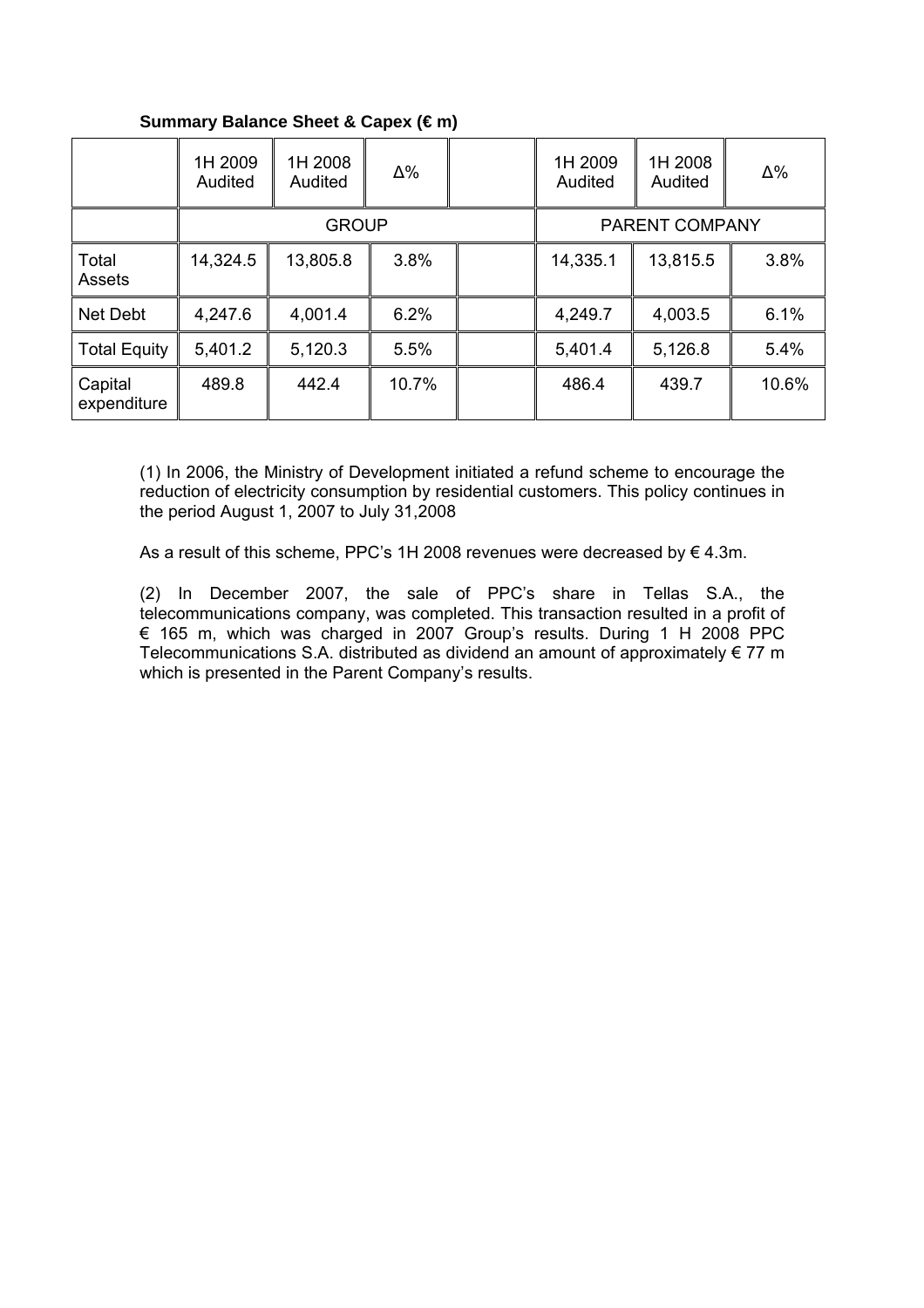#### **Dr. Takis Athanasopoulos Public Power Corporation's Chairman and Chief Executive Officer, said**:

Ιn contrast to a loss-making 2008, the first half of 2009 posted very good profitability. This complete turnaround in PPC's financials was drastically influenced by factors outside PPC's control, such as the sharp drop in fuel and energy prices, as well as the increased hydro generation, demonstrating, beyond any doubt, how vulnerable PPC is to the fluctuations of exogenous factors..

On the other hand, with respect to factors, which are under PPC's control, we achieved in the first half of 2009 an availability rate for our lignite fired plants of 80.2%. Incidentally this is the highest rate achieved since 2004.This fact, coupled with the more efficient operation of all other assets, as well as the increased hydro generation, contributed to domestic fuels meeting 60.2% of electricity demand versus 50,6% and 55,5%. in 1H 2008 and 1H 2007 respectively.

From the end of June 2009, PPC proceeded with hedging substantial part of the quantities of liquid fuel that will be used in the second half of the year, securing thus, to a significant degree, its financial results in the period in question.

In the first half of 2009, we seem to be on target for the containment of PPC's controllable costs compared to budget.

These first positive signs, point to the need for intensifying our efforts that will lead to the reorganization and modernization of the Company, as well as to efficiency improvements in order to streamline our company's expenses and secure the required cash flows to finance our investment plans.

Finally, I would like to note that PPC's financial performance in July continued on the same positive track."